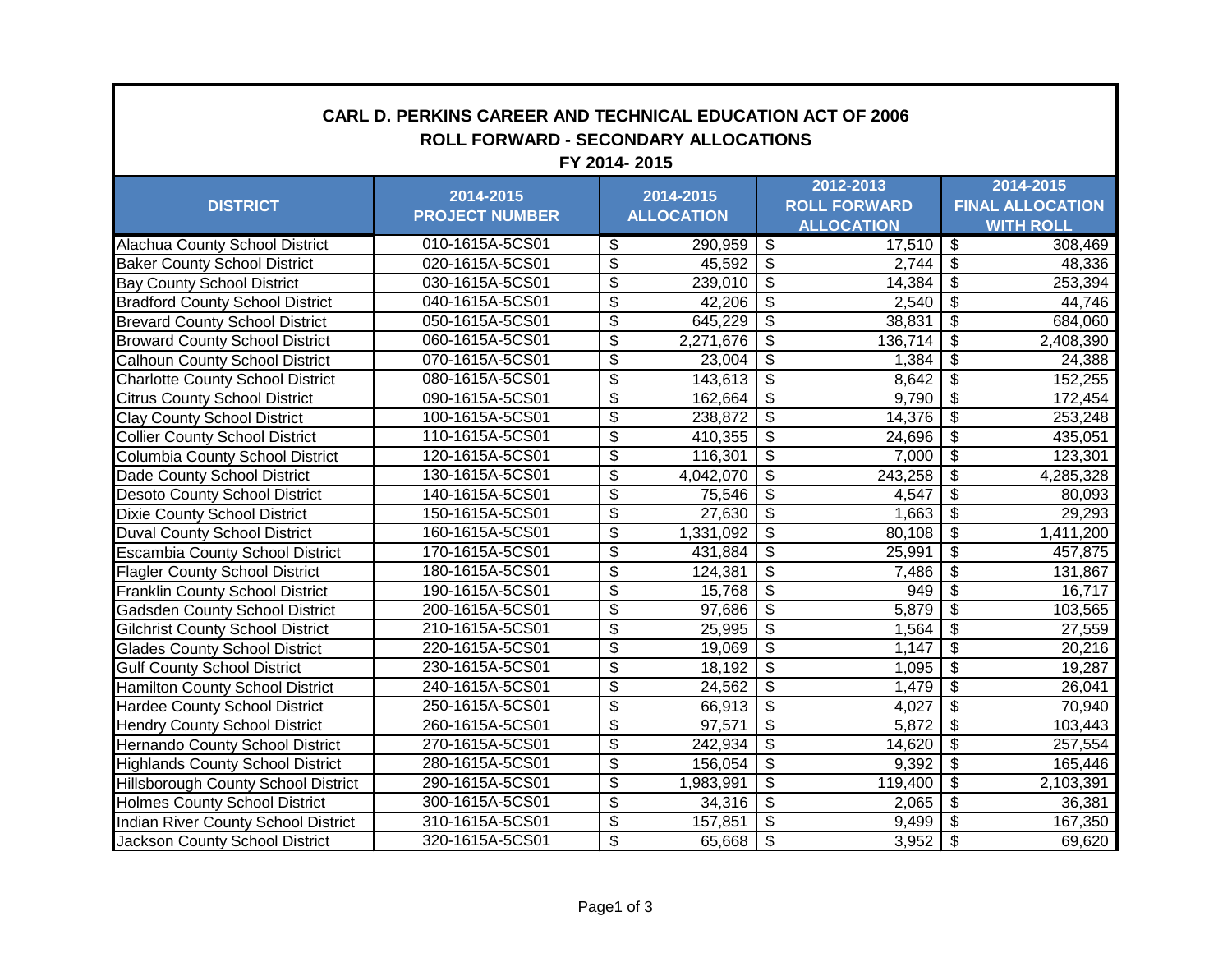| <b>CARL D. PERKINS CAREER AND TECHNICAL EDUCATION ACT OF 2006</b><br><b>ROLL FORWARD - SECONDARY ALLOCATIONS</b><br>FY 2014-2015 |                                    |                                      |                                |                                           |                                                       |                                        |                                                          |  |
|----------------------------------------------------------------------------------------------------------------------------------|------------------------------------|--------------------------------------|--------------------------------|-------------------------------------------|-------------------------------------------------------|----------------------------------------|----------------------------------------------------------|--|
|                                                                                                                                  | 2014-2015<br><b>PROJECT NUMBER</b> |                                      | 2014-2015<br><b>ALLOCATION</b> |                                           | 2012-2013<br><b>ROLL FORWARD</b><br><b>ALLOCATION</b> |                                        | 2014-2015<br><b>FINAL ALLOCATION</b><br><b>WITH ROLL</b> |  |
| <b>DISTRICT</b>                                                                                                                  |                                    |                                      |                                |                                           |                                                       |                                        |                                                          |  |
| Jefferson County School District                                                                                                 | 330-1615A-5CS01                    | \$                                   | 19,611                         | $\boldsymbol{\mathsf{\$}}$                | 1,180                                                 | \$                                     | 20,791                                                   |  |
| Lafayette County School District                                                                                                 | 340-1615A-5CS01                    | $\overline{\mathcal{S}}$             | 13,279                         | $\, \, \raisebox{12pt}{$\scriptstyle \$}$ | 799                                                   | $\overline{\$}$                        | 14,078                                                   |  |
| Lake County School District                                                                                                      | 350-1615A-5CS01                    | $\overline{\mathcal{S}}$             | 396,420                        | $\overline{\mathcal{E}}$                  | 23,858                                                | $\overline{\mathcal{S}}$               | 420,278                                                  |  |
| Lee County School District                                                                                                       | 360-1615A-5CS01                    | $\overline{\mathbf{S}}$              | 836,456                        | $\overline{\$}$                           | 50,339                                                | $\overline{\mathcal{S}}$               | 886,795                                                  |  |
| Leon County School District                                                                                                      | 370-1615A-5CS01                    | \$                                   | 298,888                        | $\overline{\$}$                           | 17,987                                                | $\overline{\$}$                        | 316,875                                                  |  |
| Levy County School District                                                                                                      | 380-1615A-5CS01                    | \$                                   | 69,782                         | \$                                        | 4,199                                                 | $\overline{\mathbf{G}}$                | 73,981                                                   |  |
| <b>Liberty County School District</b>                                                                                            | 390-1615A-5CS01                    | $\overline{\mathcal{S}}$             | 13,067                         | $\overline{\$}$                           | 789                                                   | $\overline{\mathcal{S}}$               | 13,856                                                   |  |
| <b>Madison County School District</b>                                                                                            | 400-1615A-5CS01                    | $\overline{\mathcal{S}}$             | 32,318                         | $\overline{\mathcal{S}}$                  | 1,945                                                 | $\overline{\mathcal{S}}$               | 34,263                                                   |  |
| Manatee County School District                                                                                                   | 410-1615A-5CS01                    | $\overline{\mathbf{S}}$              | 407,358                        | $\overline{\mathbf{S}}$                   | 24,515                                                | $\overline{\mathcal{S}}$               | 431,873                                                  |  |
| <b>Marion County School District</b>                                                                                             | 420-1615A-5CS01                    | $\overline{\mathcal{S}}$             | 501,228                        | \$                                        | 30,165                                                | $\boldsymbol{\hat{\varphi}}$           | 531,393                                                  |  |
| <b>Martin County School District</b>                                                                                             | 430-1615A-5CS01                    | $\overline{\$}$                      | 160,759                        | $\overline{\mathcal{S}}$                  | 9,675                                                 | $\overline{\mathcal{S}}$               | 170,434                                                  |  |
| Monroe County School District                                                                                                    | 440-1615A-5CS01                    | $\overline{\mathbb{S}}$              | 62,527                         | $\overline{\$}$                           | 3,763                                                 | $\overline{\$}$                        | 66,290                                                   |  |
| Nassau County School District                                                                                                    | 450-1615A-5CS01                    | $\overline{\$}$                      | 84,082                         | $\overline{\$}$                           | 5,060                                                 | $\overline{\$}$                        | 89,142                                                   |  |
| Okaloosa County School District                                                                                                  | 460-1615A-5CS01                    | $\overline{\$}$                      | 224,813                        | $\overline{\$}$                           | 13,529                                                | $\overline{\$}$                        | 238,342                                                  |  |
| Okeechobee County School District                                                                                                | 470-1615A-5CS01                    | $\overline{\mathcal{G}}$             | 77,774                         | $\overline{\mathcal{G}}$                  | 4,680                                                 | $\overline{\mathbf{3}}$                | 82,454                                                   |  |
| <b>Orange County School District</b>                                                                                             | 480-1615A-5CS01                    | $\overline{\mathcal{S}}$             | 1,928,039                      | $\overline{\mathcal{G}}$                  | 116,033                                               | $\overline{\mathcal{S}}$               | 2,044,072                                                |  |
| Osceola County School District                                                                                                   | 490-1615A-5CS01                    | \$                                   | 521,694                        | $\overline{\$}$                           | 31,397                                                | $\overline{\$}$                        | 553,091                                                  |  |
| Palm Beach County School District                                                                                                | 500-1615A-5CS01                    | $\overline{\mathbf{S}}$              | 1,641,406                      | $\overline{\mathcal{E}}$                  | 98,783                                                | $\overline{\mathbf{e}}$                | 1,740,189                                                |  |
| Pasco County School District                                                                                                     | 510-1615A-5CS01                    | \$                                   | 540,309                        | \$                                        | 32,517                                                | $\overline{\mathbf{e}}$                | 572,826                                                  |  |
| <b>Pinellas County School District</b>                                                                                           | 520-1615A-5CS01                    | $\overline{\mathcal{S}}$             | 915,471                        | $\overline{\mathcal{E}}$                  | 55,094                                                | $\boldsymbol{\mathsf{S}}$              | 970,565                                                  |  |
| Polk County School District                                                                                                      | 530-1615A-5CS01                    | $\overline{\mathbf{e}}$              | 950,902                        | $\overline{\mathcal{G}}$                  | 57,227                                                | $\overline{\mathcal{S}}$               | 1,008,129                                                |  |
| Polk - Charter School Lake Wales                                                                                                 | 53D-1615A-5CS01                    | $\overline{\$}$                      | 39,621                         | $\overline{\$}$                           | 2,384                                                 | $\overline{\mathbf{e}}$                | 42,005                                                   |  |
| <b>Putnam County School District</b>                                                                                             | 540-1615A-5CS01                    | $\overline{\boldsymbol{\mathsf{s}}}$ | 155,113                        | $\overline{\mathcal{S}}$                  | 9,335                                                 | $\overline{\mathbf{G}}$                | 164,448                                                  |  |
| Santa Rosa County School District                                                                                                | 570-1615A-5CS01                    | $\overline{\mathcal{S}}$             | 187,778                        | $\overline{\mathcal{S}}$                  | 11,301                                                | $\overline{\mathbf{s}}$                | 199,079                                                  |  |
| Sarasota County School District                                                                                                  | 580-1615A-5CS01                    | $\overline{\mathcal{S}}$             | 348,389                        | $\overline{\mathcal{S}}$                  | 20,967                                                | $\overline{\mathbf{s}}$                | 369,356                                                  |  |
| Seminole County School District                                                                                                  | 590-1615A-5CS01                    | \$                                   | 487,159                        | $\overline{\boldsymbol{\mathsf{s}}}$      | 29,318                                                | $\overline{\boldsymbol{\mathfrak{s}}}$ | 516,477                                                  |  |
| St. Johns County School District                                                                                                 | 550-1615A-5CS01                    | \$                                   | 189,181                        | \$                                        | 11,385                                                | \$                                     | 200,566                                                  |  |
| St. Lucie County School District                                                                                                 | 560-1615A-5CS01                    | \$                                   | 433,006                        | \$                                        | 26,059                                                | \$                                     | 459,065                                                  |  |
| <b>Sumter County School District</b>                                                                                             | 600-1615A-5CS01                    | $\overline{\mathcal{S}}$             | 68,548                         | $\overline{\$}$                           | 4,126                                                 | $\overline{\mathcal{S}}$               | 72,674                                                   |  |
| <b>Suwannee County School District</b>                                                                                           | 610-1615A-5CS01                    | $\overline{\$}$                      | 87,624                         | $\overline{\$}$                           | 5,274                                                 | $\overline{\$}$                        | 92,898                                                   |  |
| <b>Taylor County School District</b>                                                                                             | 620-1615A-5CS01                    | \$                                   | 33,183                         | $\overline{\$}$                           | 1,997                                                 | $\overline{\$}$                        | 35,180                                                   |  |
| <b>Union County School District</b>                                                                                              | 630-1615A-5CS01                    | \$                                   | 18,965                         | \$                                        | 1,141                                                 | $\overline{\mathbf{e}}$                | 20,106                                                   |  |